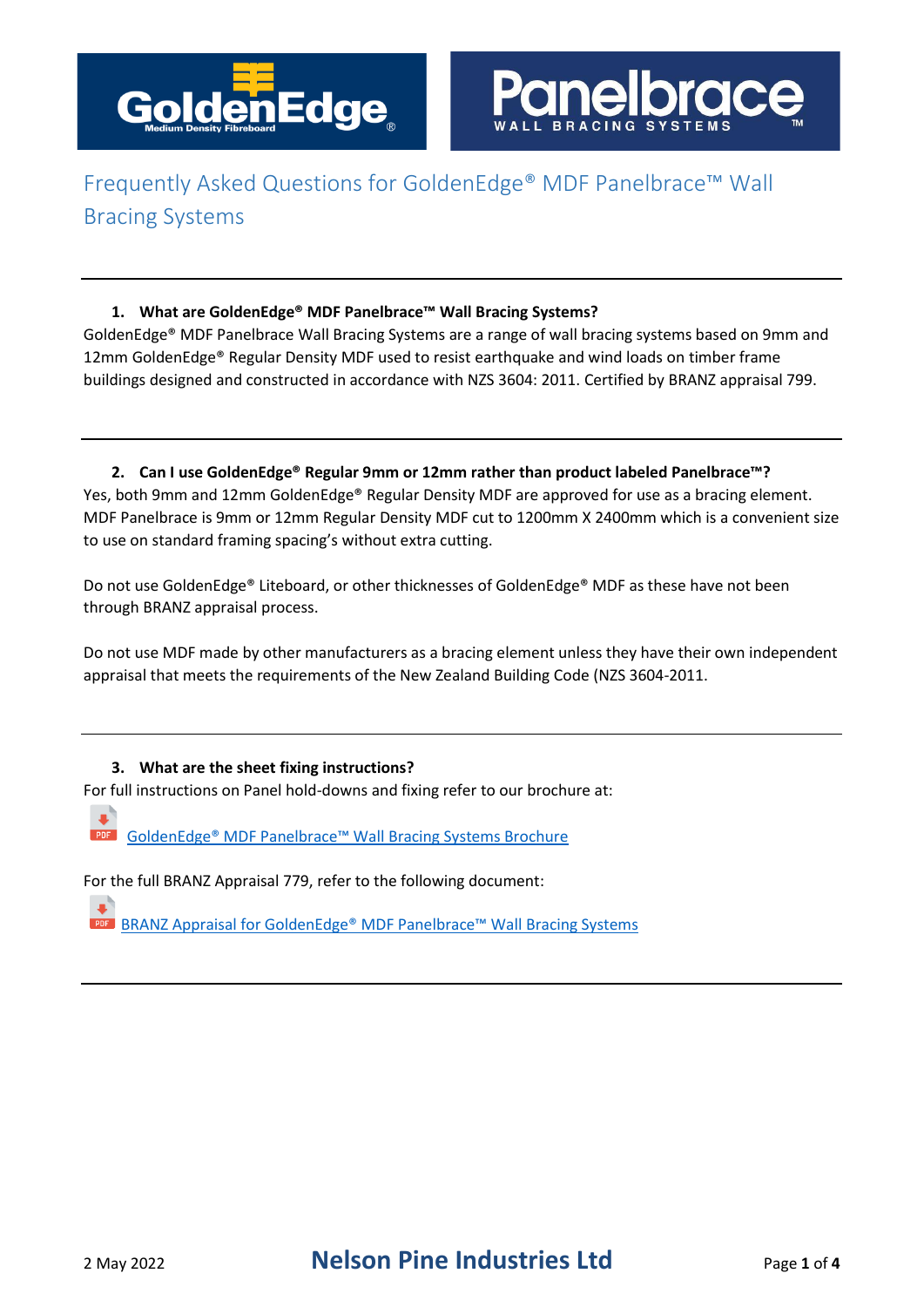

**4. Can Panelbrace™ Wall Bracing Systems be used for wall heights more than 2.4m?** Yes, they can.

The fixing instructions for GoldenEdge® MDF Panelbrace™ Wall Bracing Systems in relation to walls higher than 2.4m. are as follows:

GoldenEdge® Regular 9mm or 12mm MDF sheets are fixed vertically. Adjoining sheets require an approximate 2 mm gap between them to allow for movement. Full sheets must be used wherever possible. Bracing panels must be fixed from top plate to bottom plate.

For wall heights over 2.4m, a full sheet can be used if they extend to the full height (e.g. 2.7m x 1.2m). Alternatively, a part sheet can be stacked above a full sheet, butt joined on a single row of nogs with each sheet/part sheet independently nailed off as per the nail spacing in the Panelbrace™ specifications. (e.g. 2.4m x 1.2m sheet with a 0.3m x 1.2m part sheet above it to give a 2.7m x 1.2m bracing element)

Fixings must be no closer than 10mm from the sheet edge and no closer than 18mm from the top and bottom edges of the sheet. Fixings are driven at right angles to the sheet until the head is flush with the sheet surface, for nail fixings, or countersunk approximately 0.5mm for screw fixings. Fixings must not be over-driven.

GoldenEdge® Regular MDF sheets are fixed at 150mm centres around the perimeter of the sheets and at 300mm centres to intermediate studs. Fixing to dwangs/noggings is not required.

For wall heights greater than 2.4m, the bracing rating is calculated by multiplying the appropriate value shown in Table 1\*, in our brochure, by a factor f=2.4/H where H is the wall height in metres. Walls lower than 2.4m shall be rated as if they were 2.4m high.

These instructions have been reviewed and approved by Branz, who undertook the bracing system appraisal.

#### **5. Can I use glue and brads or staples to attach the panels?**

This method of attachment has not been through the appraisal process so cannot be used if the panels are required to provide bracing to meet the building bracing unit requirements. If the panels are just being used as a wall lining this is a suitable method of attachment.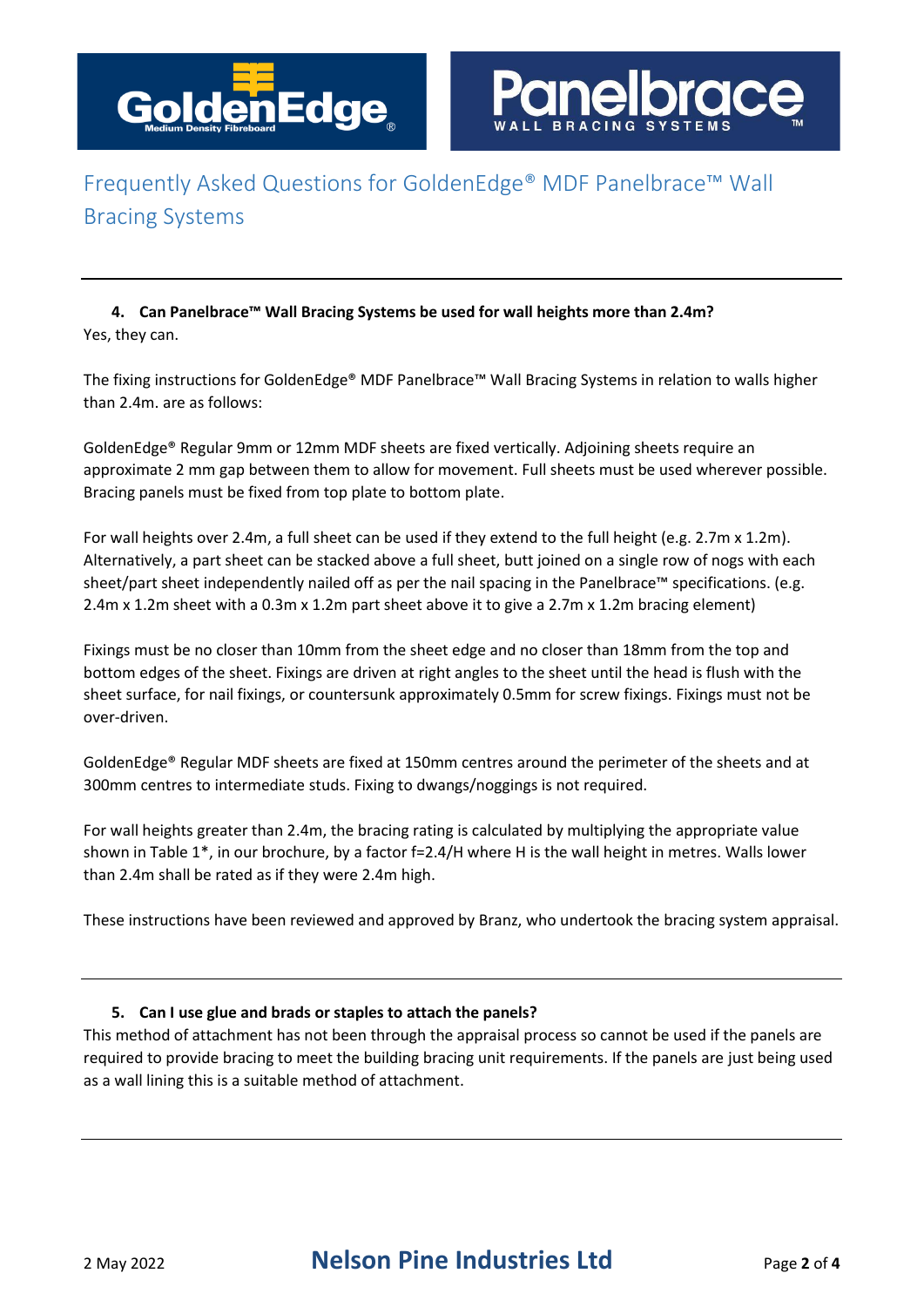



#### **6. Can I use GoldenEdge® MDF for Ceilings?**

GoldenEdge® MDF can be used for Diaphragm Ceilings based on NZS 3604. See the relevant sections; (b)(iii) and (c) below.

| 13.5.2 |                                                                                                                                                                                                                                                                                 | Ceiling lining material for ceiling diaphragms shall be:                                                                                                   |  |
|--------|---------------------------------------------------------------------------------------------------------------------------------------------------------------------------------------------------------------------------------------------------------------------------------|------------------------------------------------------------------------------------------------------------------------------------------------------------|--|
| (a)    | For diaphragms not steeper than 15° to the horizontal and not<br>exceeding 7.5 m long under light or heavy roofs: a gypsum-based<br>sheet material not less than 10 mm thick having a density of not less<br>than 600 kg/m <sup>3</sup> or any material permitted by 13.5.2(b); |                                                                                                                                                            |  |
| (b)    | For diaphragms not steeper than 25° to the horizontal and not<br>exceeding 12 m long under light or heavy roofs:                                                                                                                                                                |                                                                                                                                                            |  |
|        | $\left( i\right)$                                                                                                                                                                                                                                                               | Plywood not less than 6 mm thick three-ply:                                                                                                                |  |
|        | (ii)                                                                                                                                                                                                                                                                            | Any other wood-or fibre-cement based product not less<br>than 4.5 mm thick having a density of not less than 880 kg/m <sup>2</sup><br>(e.g. hardboard); or |  |
|        | (iii)                                                                                                                                                                                                                                                                           | Any other wood-or fibre-cement based product not less than<br>6 mm thick having a density of not less than 600 kg/m <sup>3</sup><br>(e.g. particleboard).  |  |
| (C)    | For diaphragms not steeper than 45° to the horizontal and not<br>exceeding 7.5 m long under light or heavy roofs: as for (b) above.                                                                                                                                             |                                                                                                                                                            |  |

To ensure compliance you would need to use GoldenEdge® Regular Density MDF. This will have a minimum density of 690kg/m<sup>3</sup>. The standard allows down to 6mm thick. We would recommend 9mm to prevent any sag.



### 2 May 2022 **Nelson Pine Industries Ltd** Page **<sup>3</sup>** of **<sup>4</sup>**